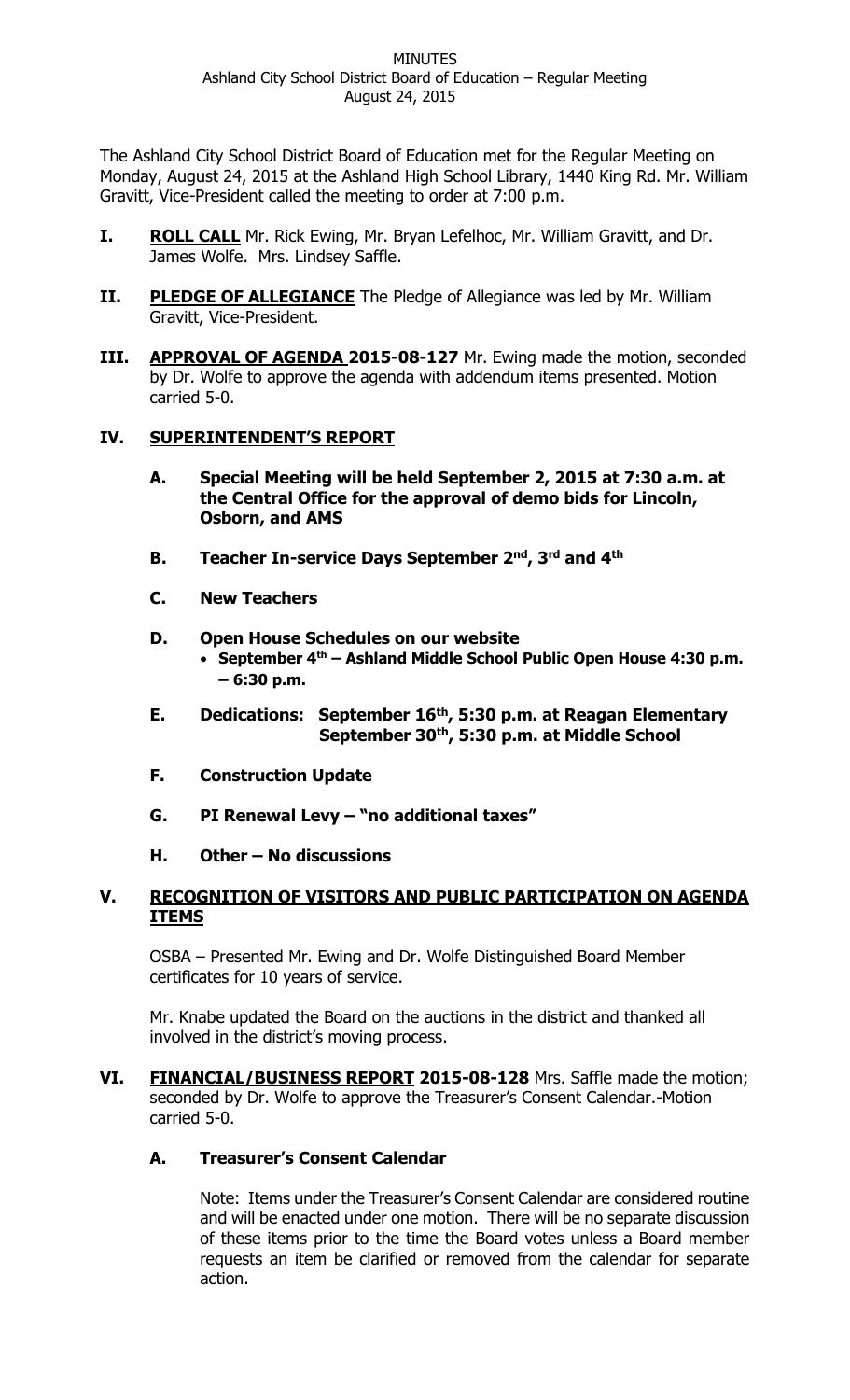The Treasurer recommends the following actions:

1. Financial Report

Approval of the Financial Reports (July 2015) as presented.

2. Minutes

| Approval of the minutes of the following Board meeting(s) as |                 |  |  |  |
|--------------------------------------------------------------|-----------------|--|--|--|
| presented by the Treasurer:                                  |                 |  |  |  |
| Regular Meeting                                              | July 27, 2015   |  |  |  |
| Work Session/Special Meeting                                 | August 10, 2015 |  |  |  |

**VII. NEW BUSINESS 2015-08-129** Mr. Ewing made the motion, seconded by Dr. Wolfe to approve the Consent Calendar-Motion carried 5-0.

#### **A. Consent Calendar**

Note: Items under the consent calendar are considered routine and will be enacted under one motion. There will be no separate discussion of these items prior to the time the Board votes unless a Board member requests an item be clarified or removed from the calendar for separate action.

The Superintendent recommends the following actions:

1. Certificated/Licensed Personnel

Approve the personnel and/or contract recommendations detailed in the exhibit items listed below as per the dates, terms and other applicable conditions specified and pending completion of all state, local and district requirements.

- a. Certificated New Hire/One-Year Limited Contract for the 2015-2016 School Year (EXHIBIT A)
- b. Small Group Instructors/One-Year Non-Renew Contracts for the 2015-2016 School Year (EXHIBIT A)
- c. Amended One-Year Limited Contract for the 2015-2016 School Year (EXHIBIT A) <salary adjustment>
- d. Amended One-Year Non-Renew Contract for the 2015-2016 School Year (EXHIBIT a) <salary adjustment>
- e. Kindergarten Camp Teacher/Speaker for Summer 2015 (EXHIBIT A)
- f. Substitute Teachers/Home Instructors for the 2015-2016 School Year (EXHIBIT A)
- g. Adjustment to an Administrative Salary (EXHIBIT A)
- h. Extended Days for the 2015-2016 School Year (EXHIBIT A)
- i. Supplemental Duty Contract Resignations for the 2015-2016 School Year (EXHIBIT A)
- j. Supplemental Duty Contracts for 2015-2016 School Year (EXHIBIT A)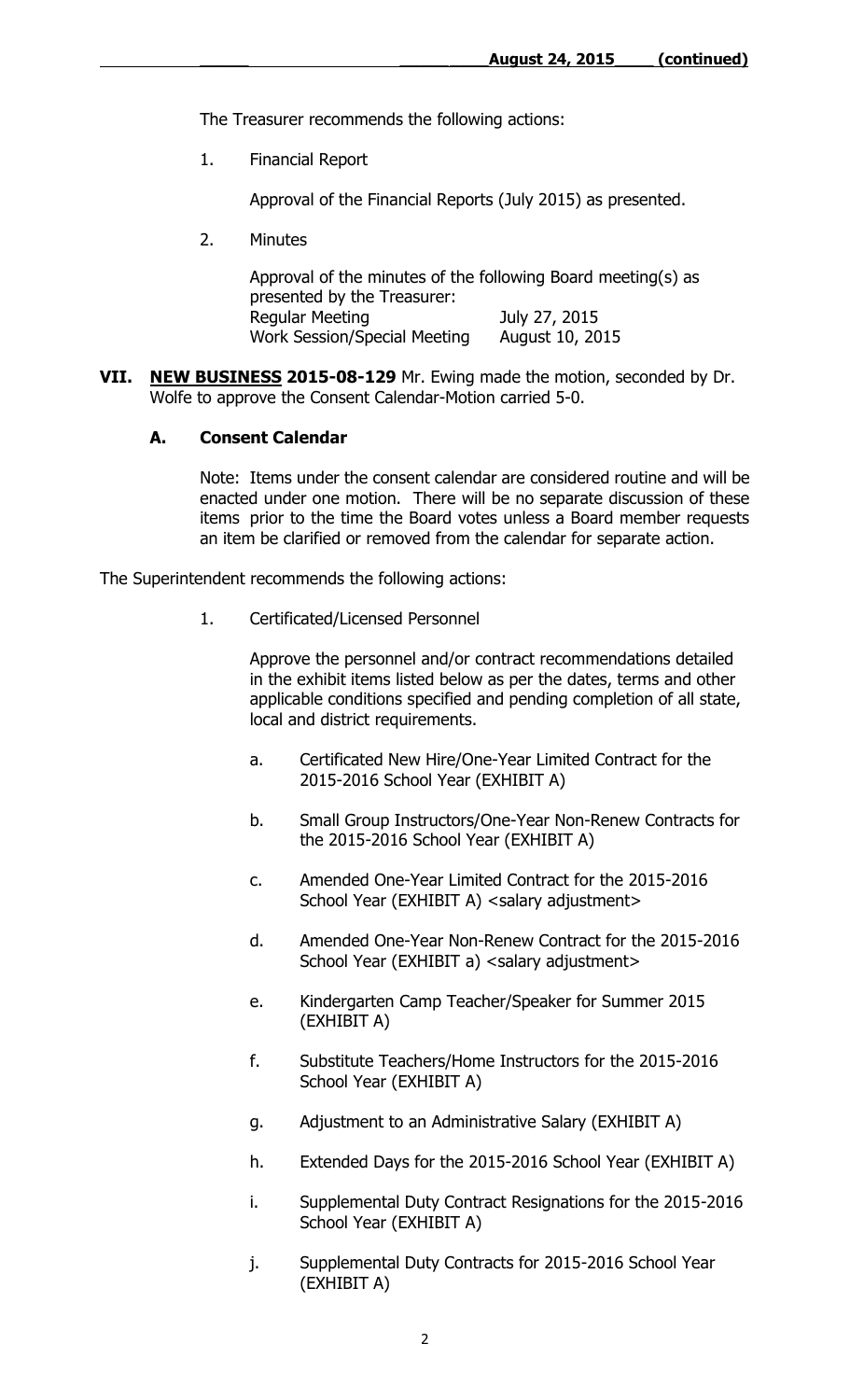- k. Amended Supplemental Duty Contract for Spring 2015 (EXHIBIT A) <salary adjustment>
- l. Amended Supplemental Duty Contracts for 2015-2016 School Year (EXHIBIT A) <salary adjustment>
- m. Contracted Services for 2015-2016 (EXHIBIT A)
- n. Curriculum Writing Stipends for Summer of 2015 (EXHIBIT A)
- 2. Support Staff

Approve the personnel and/or contract recommendations detailed in the exhibit items listed below as per the dates, terms and other applicable conditions specified and pending completion of all state, local and district requirements.

- a. Classified Transfers for 2015-2016 (EXHIBIT B)
- b. Classified Substitutes for 2015-2016 (EXHIBIT B)
- c. Special Duty Contracts for the 2015-2016 School Year (EXHIBIT B)
- d. Amended Special Duty Contracts for 2015-2016 School Year (EXHIBIT B) <salary adjustment>
- e. Technology Technician (EXHIBIT B)
- 3. Program/Other
	- a. Amended 2015-2016 School Calendar (EXHIBIT C)
- 4. Items Removed for Separate Consideration none
- **B. Bus Use Rates 2015-08-130** Mrs. Saffle motioned; seconded by Mr. Lefelhoc to approve the following bus use rates for the 2015-2016 school year which are the same as the last school year. Motion carried 5**-**0.

Wages \$19.00/hour Gasoline \$4.00/gallon Mileage/Maintenance .80/mile

- **C. Food Service Agreement with Ashland County Community Academy 2015-08-131** Mr. Lefelhoc made the motion, seconded by Mr. Ewing to approve the agreement regarding food services and the Ashland County Academy for the 2015-2016 school year (EXHIBIT D) Motion carried 5-0.
- **D. Tri-County Educational Services 2015-08-132** Dr. Wolfe motioned; second by Mrs. Saffle to approve entering into a contract with the Governing Board of the Tri-County Educational Service Center to provide general education services, special education services, and special education related services for the 2015-2016 school year. Motioned carried 5-0
- **E. Tri-County Educational Services 2015-08-133** Mr. Lefelhoc made the motion; seconded by Mr. Ewing to adopt a resolution to contract with the Tri County Educational Service Center for special education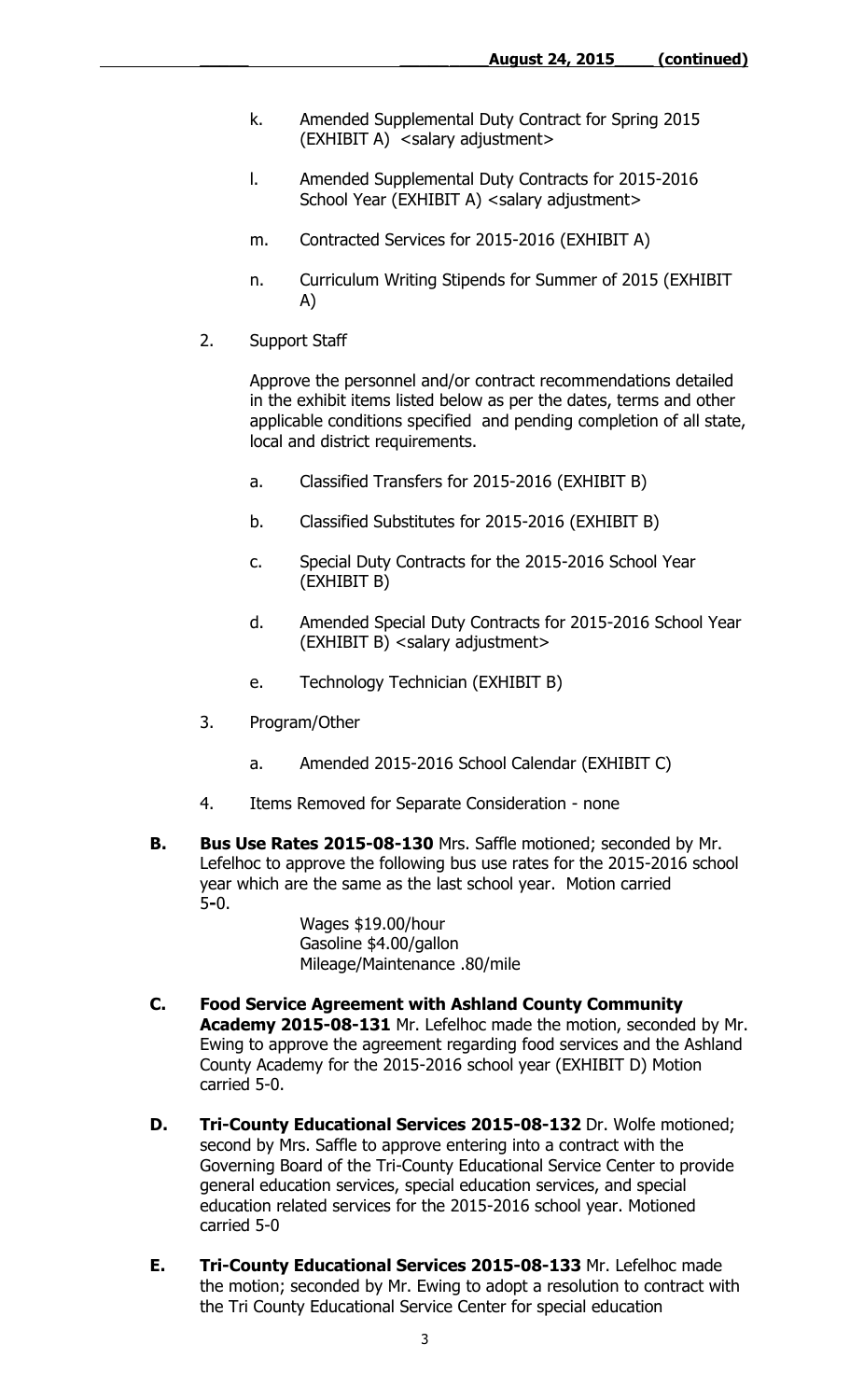supervisory services, and pre-school special education classes. Other services to be provided may include, but not be limited to equipment, social services and staff development for the 2015-2016 school year. Motion carried 5-0.

- **F. Stark County Educational Services 2015-08-134** Mrs. Saffle made the motion, seconded by Dr. Wolfe to adopt a resolution to contract with the Start County Educational Service Center for general supervisory services, special education supervisory services, and preschool special education classes. Other services to be provided may include, but not be limited to equipment, social services and staff development for the 2015- 2016 school year. Motion carried 5-0
- **G. Ashland Middle School Fees 2015-08-135** Mr. Lefelhoc motioned; second by Mr. Ewing to approve the proposed Ashland Middle School Fees for the 2015-2016 school year. (EXHIBIT E) Motioned carried 5-0.
- **H. Policy 2015-08-136** Dr. Wolfe made the motion, seconded by Mrs. Saffle to approve the Superintendent's recommendation of adoption of the following new and/or revised policies for the Ashland City School Board of Education. Motion carried 5-0.

| 2271 | Revised    | College Credit Plus Program                       | Program         |
|------|------------|---------------------------------------------------|-----------------|
| 1530 | Revised    | Evaluation of Principals and Other Administrators | Administration  |
| 2114 | Revised    | Meeting State Performance Indicators              | Program         |
| 2413 | <b>New</b> | Career Advising                                   | Program         |
| 5114 | Revised    | Non-Immigrant and Foreign Exchange Students       | <b>Students</b> |
| 5340 | Revised    | <b>Student Accidents</b>                          | <b>Students</b> |
| 5350 | Revised    | Student Suicide                                   | <b>Students</b> |
| 6108 | <b>New</b> | Authorization to Make Electronic Fund Transfers   | <b>Finances</b> |
| 8390 | Revised    | Animals on District Property                      | Operations      |
| 8400 | Revised    | School Safety                                     | Revised         |
|      |            |                                                   |                 |

Mrs. Saffle updated the Board on policy changes.

- **I. KidsLink 2015-08-137** Mr. Ewing motioned; second by Mr. Lefelhoc to approve an agreement with KidsLink Neurobehavioral Center for consultation services for the 2015-2016 school year. (EXHIBIT F) Motion carried 5-0.
- **J. Ashland High School Lunch Program 2015-08-138** Mr. Lefelhoc motioned; second by Mrs. Saffle to approve the Superintendent's recommendation of a one-year pilot program to withdraw participation in the Federal Lunch Program at Ashland High School for the 2015-2016 school year. (Sample AHS Menu Attached) Motion carried 5-0.

# **VII. DISCUSSION**

# **IX. BOARD REPORTS**

### **A. Policy Committee**

### **B. Facilities Committee**

-Mr. Ewing asked about bus routes and how they will be displayed. He recommended that they be advertised in the Times Gazette. -Mr. Lefelhoc asked about street crossings and expressed his concern for the student's safety and wanted to make sure crossings were safe and property manned.

# **X. COMMENTS/QUESTIONS**

**A. Public –** Nothing to report